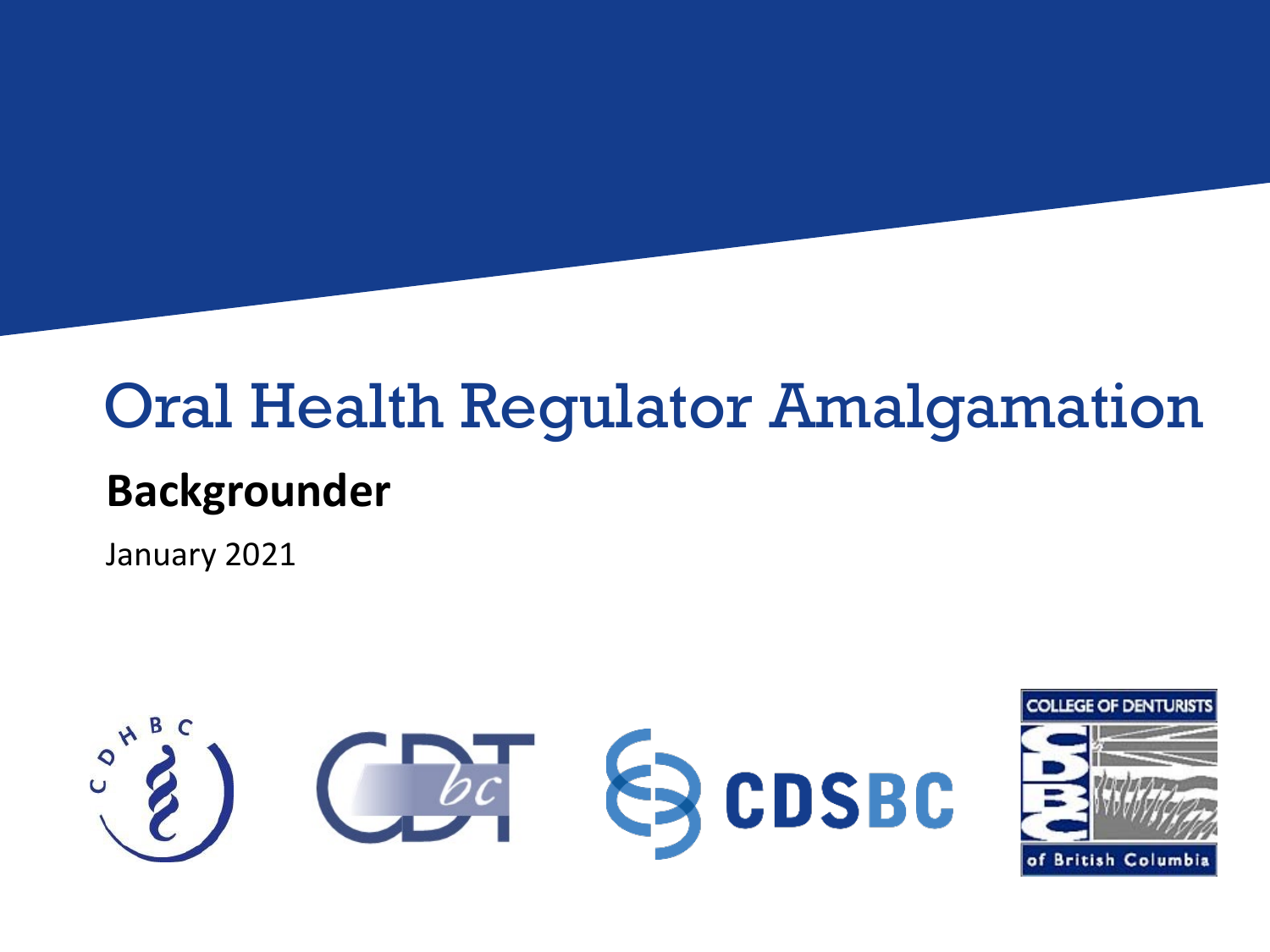# We want to hear from you

The four oral health colleges are actively pursuing amalgamation in response to the Ministry of Health's efforts to modernize the regulatory framework for all health colleges in B.C.

The College of Dental Hygienists of BC (CDHBC), and College of Dental Technicians of BC (CDTBC), the College of Dental Surgeons of BC (CDSBC) and College of Denturists of BC (CDBC) will be replaced by a new single oral health regulator that will govern the six oral health professions in the public interest.



**College of Dental Hygienists** of British Columbia

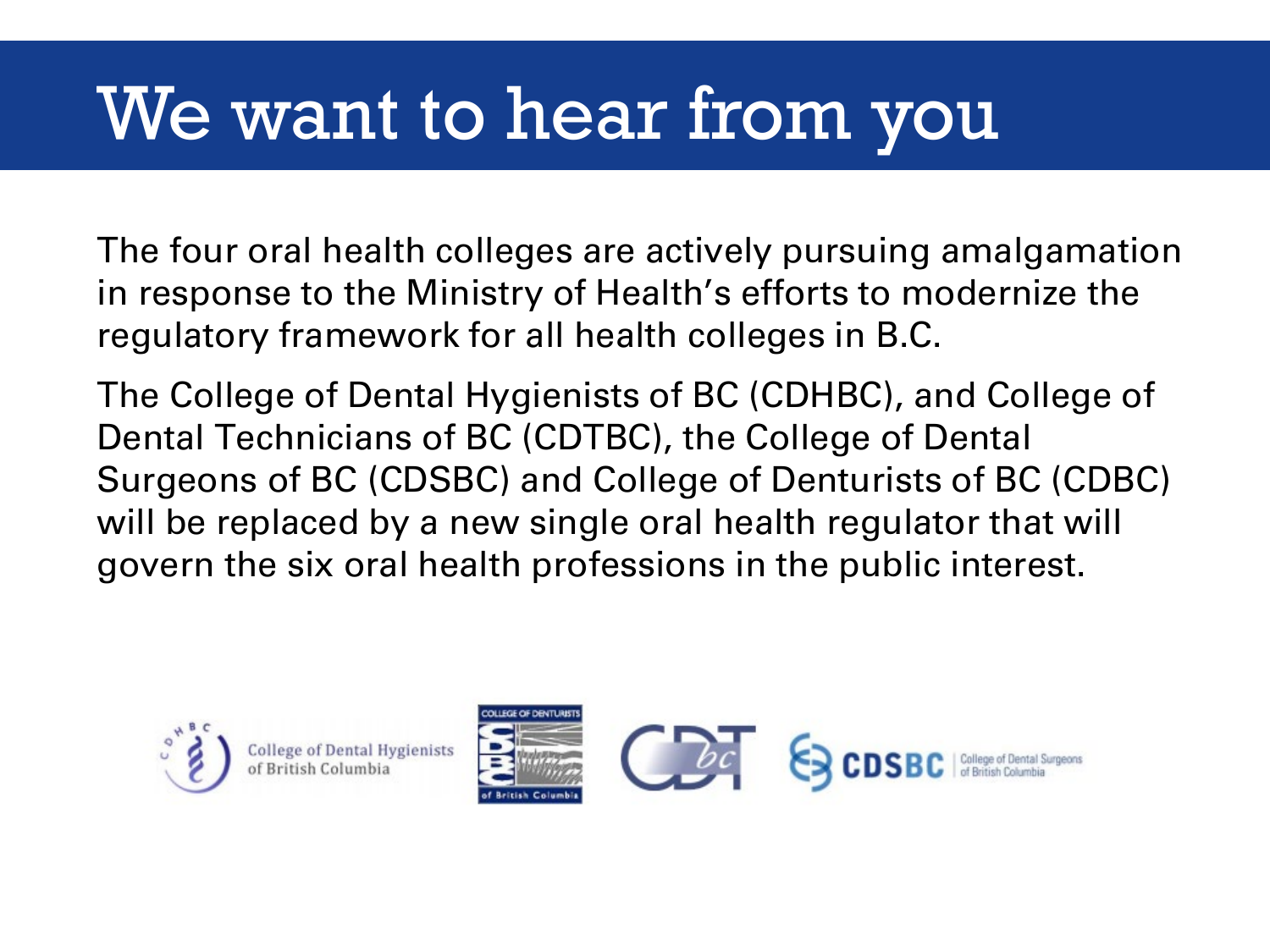# We want to hear from you

On August 31, the four oral health regulators shared a [joint letter](https://www.cdsbc.org/Documents/Joint-OH-statement-modernization-announcement-8-31.pdf) confirming their agreement that having a single regulator for all oral health professions will benefit the public.

| YOU FOR OF DRNTLIE<br><b>College of Dental Hygienists</b><br><b>CDSBC</b>   College of Dental Surgeons<br>of British Columbia<br><b>Itish Columb</b>                                                       |
|------------------------------------------------------------------------------------------------------------------------------------------------------------------------------------------------------------|
| Single oral health professions regulator included in<br>proposed regulatory reform announcement by<br><b>Health Minister</b>                                                                               |
| <b>August 31, 2020</b>                                                                                                                                                                                     |
| Below is an important message from B.C.'s four dental colleges in response to proposed<br>changes to the regulation of oral health care in B.C. announced by the Minister of Health on<br>August 27, 2020. |
| Last week, Minister of Health Adrian Dix announced the government's plan for modernizing the<br>health regulatory system to better serve patients and the public.                                          |
| Among the regulatory reform measures proposed, he confirmed the government's intent that the<br>four colleges that regulate dental professionals come together to form a new College of Oral               |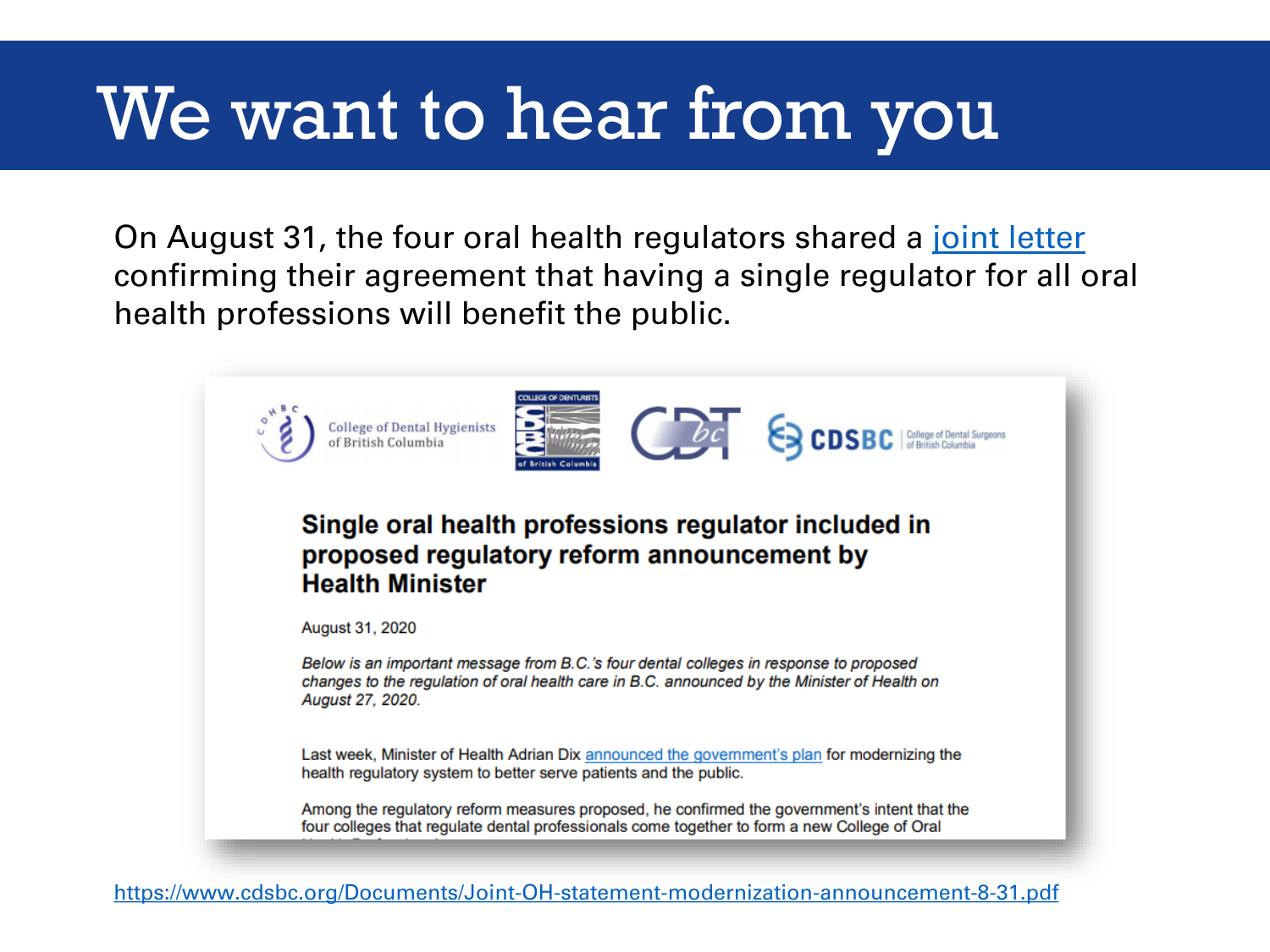# We want to hear from you

The amalgamation of the four oral health Colleges is informed by the government's larger regulatory modernization effort, which includes the following recommendations:

- reduce the number of regulatory Colleges to improve efficiency and effectiveness;
- improve patient safety and public protection; and,
- improve transparency and accountability to the public.

As the work progresses, the colleges are committed to ongoing timely and transparent communication with oral health professionals and the public.

An understanding of your perceptions and views about the amalgamation will guide our planning and ensure meaningful communication as the process moves forward. After reviewing this information, we hope you will share your thoughts.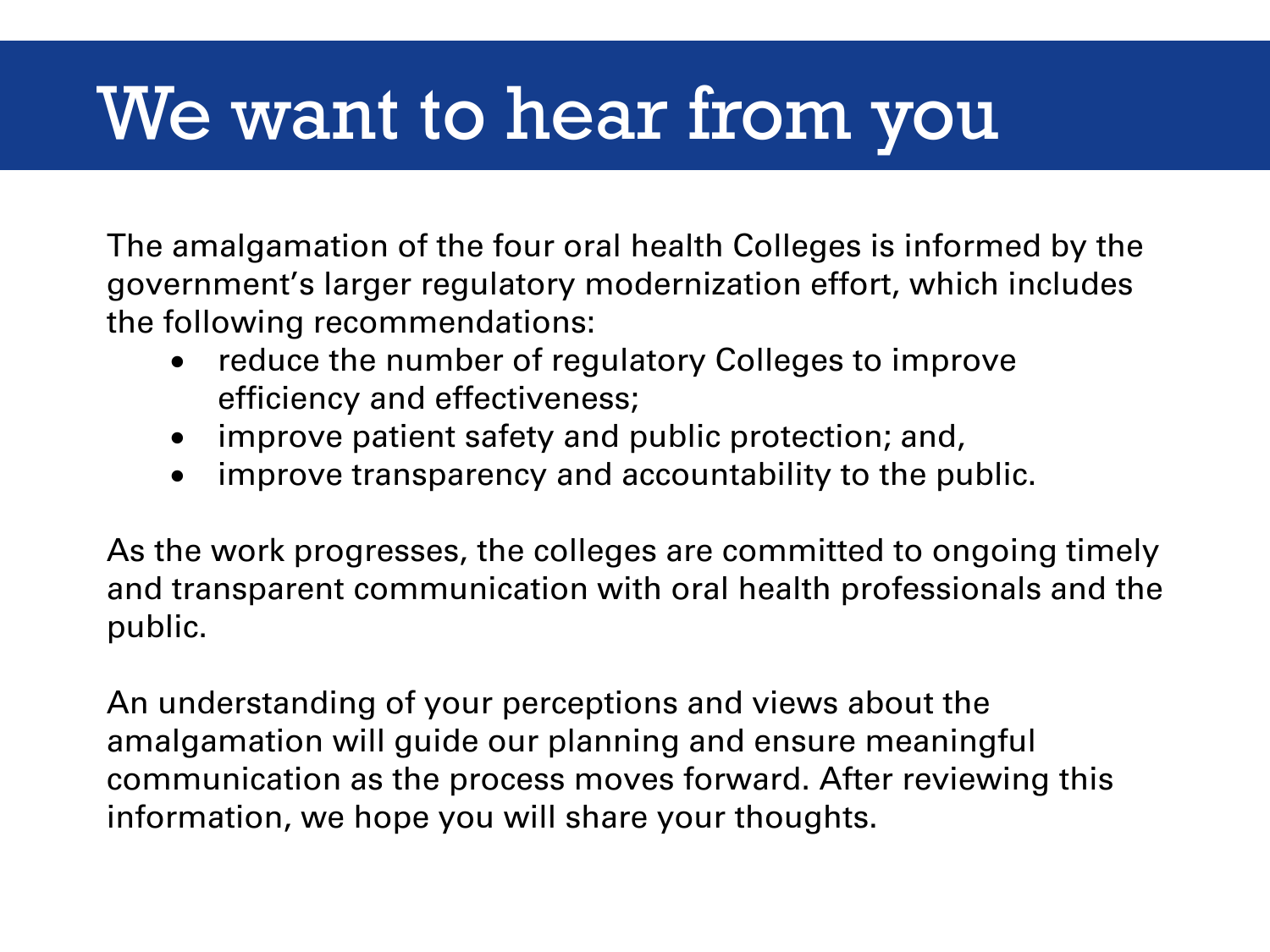### How to provide your views

Small group meetings will be held online in February. Led by an independent facilitator, these meetings provide the opportunity for registrants to engage in a discussion about:

- the challenges and opportunities of forming a single regulator for oral health professionals, and
- the impacts of amalgamation on you as a registrant.

There will be separate meetings for each category of oral health care professional. Meeting participants are eligible for two CE credits.

**If you would like to participate in one of our small group meetings in February, please express your interest by filling out the form at**  [https://analytics-ca.clickdimensions.com/cn/aoixp/amalgamationform](https://can01.safelinks.protection.outlook.com/?url=https%3A%2F%2Fu10360880.ct.sendgrid.net%2Fls%2Fclick%3Fupn%3D-2F4eJG5kHnswh7wfg0jXGCI3Y-2FAS9EZsqtXmWx5BbcPjQ8Vju0xiuHXYPnaLrmSjgR0o6HZEN10D8suDYwDSOlF4DXjGUA-2FM9mdJakn2Kdos-3D7TOr_bG2kc55QszfKTU4H1ZJzG8RjDMsmHzDVqqYBZZvEJAyPiAagCRpEPObEqs-2FAMBSwtG5brykRa0g5GMnYVB6ILMcLNMpaJkBSWy0bFNWxuVPI4ZkB-2B-2FUQCyx8UP-2BpJ7SFAT7mSBb-2BKCRtzqzGHCzLfa-2FOlJpuYFcUH-2BgKQQt1U-2B2rslbQfIVbE6ws9CxWO3YlyyB4m6hnS8HWVi0hPgCWyE8rQf3bv5zYi9Wr3VPgOEg-3D&data=04%7C01%7Cjha%40cdsbc.org%7Cb98c6171096e4331c86d08d8bda6716a%7Cbee8085b59814e6397dc05988a12bddf%7C0%7C0%7C637467869846099815%7CUnknown%7CTWFpbGZsb3d8eyJWIjoiMC4wLjAwMDAiLCJQIjoiV2luMzIiLCJBTiI6Ik1haWwiLCJXVCI6Mn0%3D%7C1000&sdata=gt1Rw6273RnkW6i%2F7gAyFFBKjBCkyqQgCEJwPkHxc1o%3D&reserved=0)

A summary report of these meetings will be shared with the leaders of the amalgamation project at the four oral health colleges (including the Transition Steering Committee). All information will be carefully considered as we move forward in this process.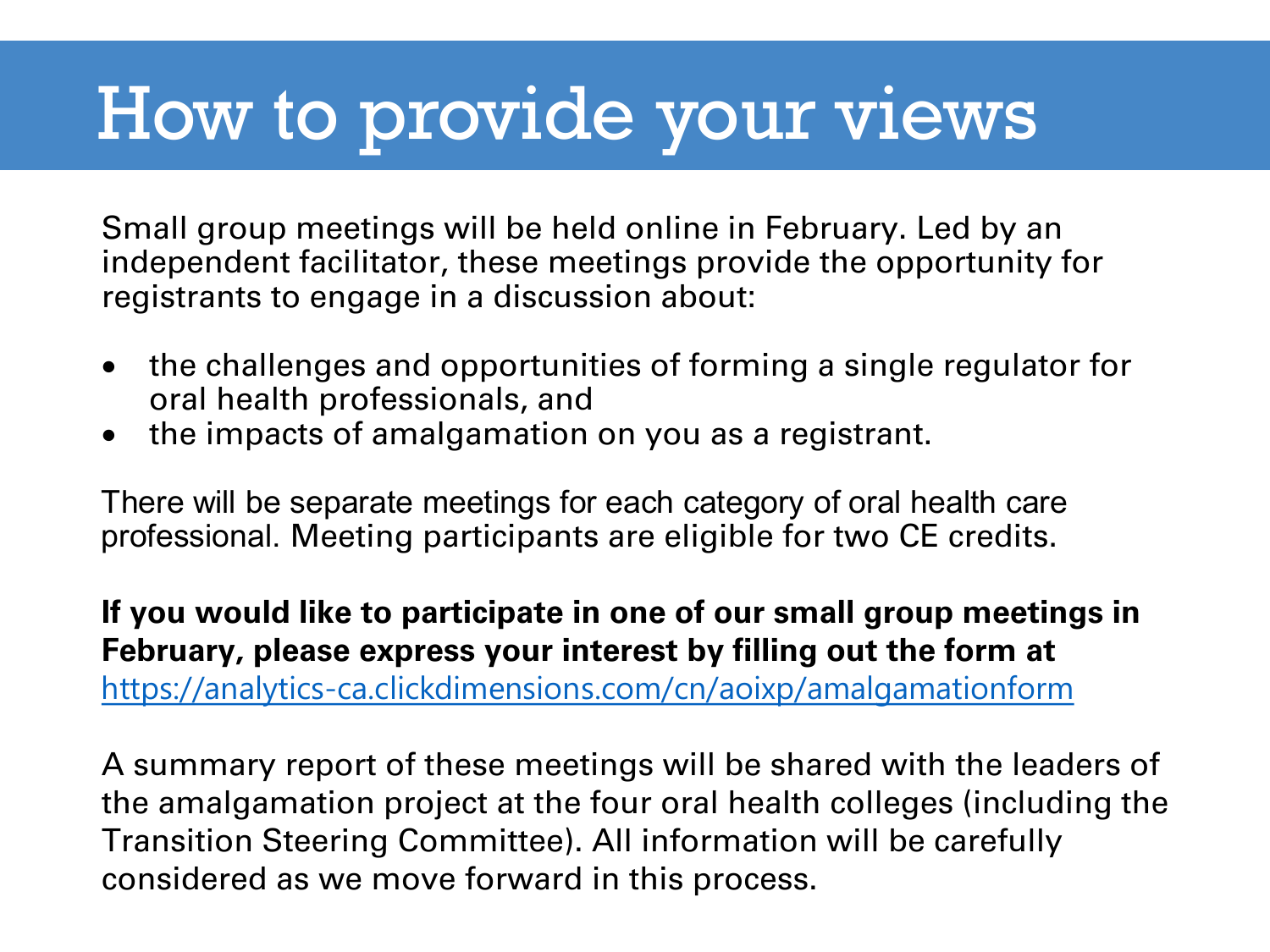### Amalgamation of Oral Health Regulators

The College of Dental Hygienists of BC (CDHBC), and College of Dental Technicians of BC (CDTBC), the College of Dental Surgeons of BC (CDSBC) and College of Denturists of BC (CDBC) plan to amalgamate into a single oral health regulator that will govern the six oral health professions in the public interest.

#### **What is a regulatory college?**

Health profession regulatory colleges in BC protect patients and the public by ensuring that regulated health professionals provide services in a safe, competent, and ethical manner. Regulatory colleges set entry to practice standards and hold a register of those registered professionals, set standards of practice and conduct, set and maintain standards of ongoing education and training, and investigate and resolve complaints.

There are 18 regulatory colleges established under B.C.'s *Health* Professions Act, which provides a common regulatory framework for 25 health professions.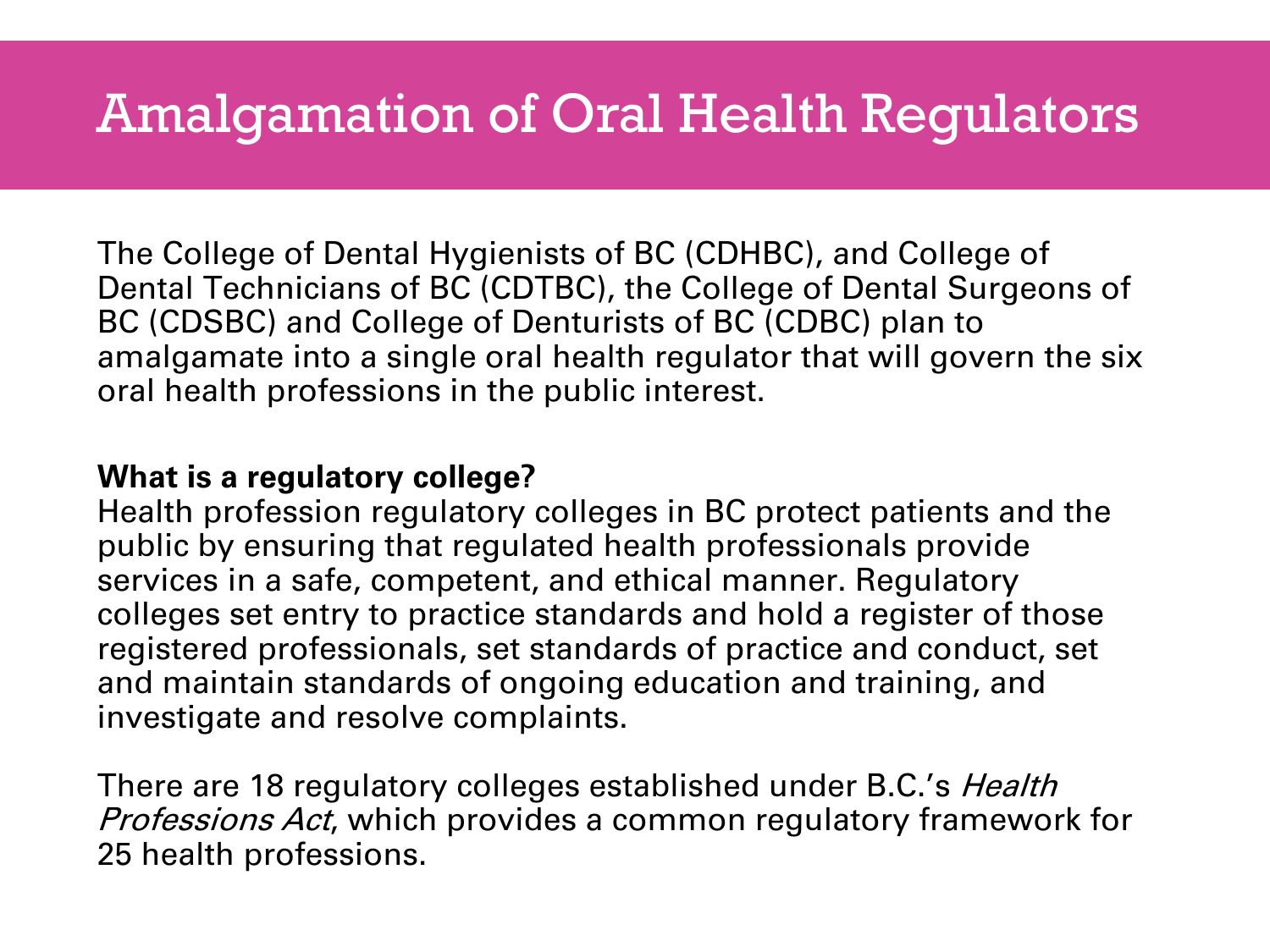### Amalgamation of Oral Health Regulators

There are currently four colleges that regulate six oral health professionals:

- College of Dental Hygienists of B.C.
- College of Dental Technicians of B.C.
- College of Dental Surgeons of B.C. (includes Dentists, Dental Therapists, and CDAs)
- College of Denturists of B.C.



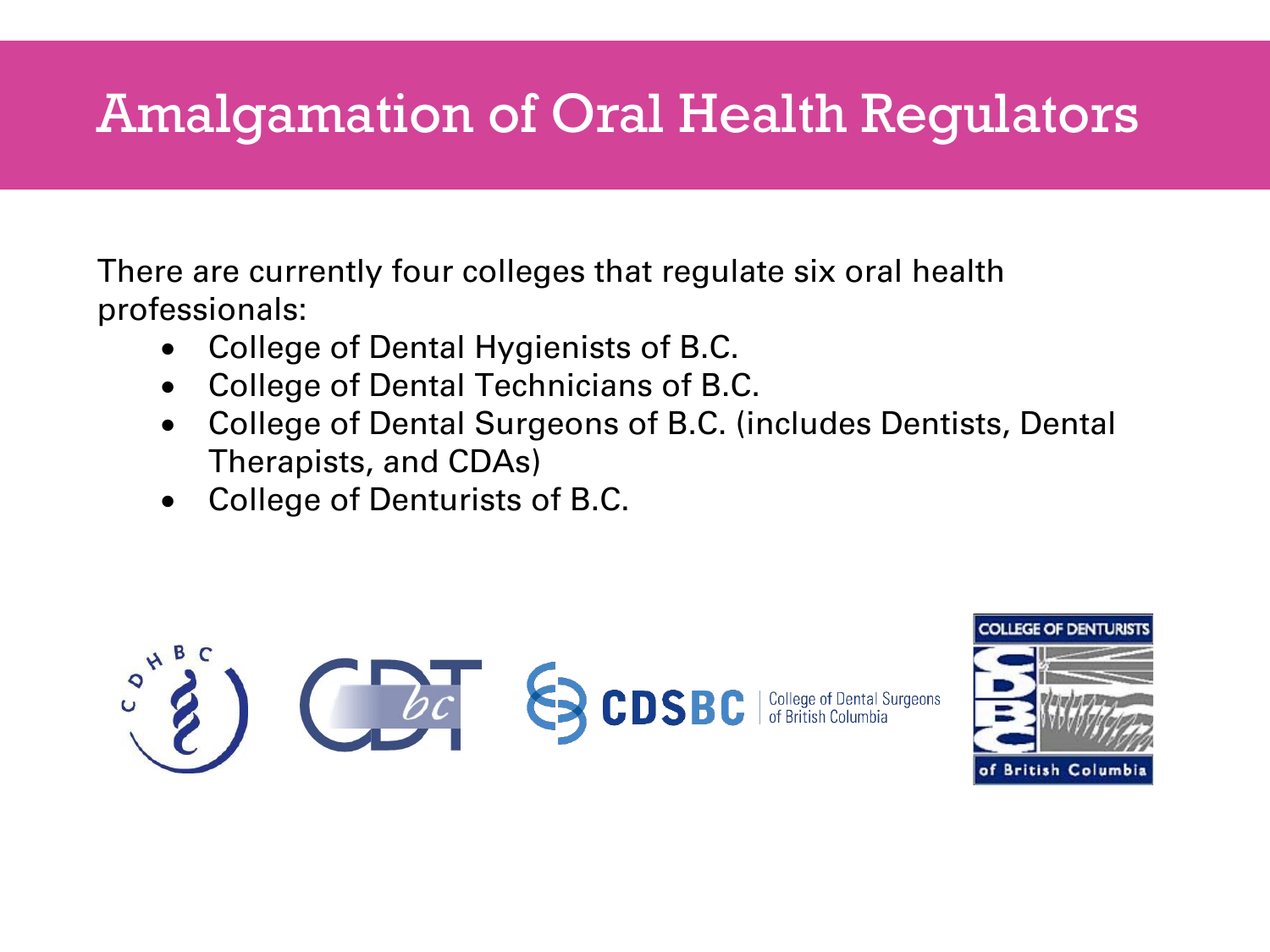# Why Amalgamate?

Amalgamation of the four oral health Colleges has been informed by recommendations by the Minister of Health for a larger modernization effort of BC's health regulatory framework, which includes reducing the number of Colleges.

The four oral health colleges are in agreement that having a single regulator for all oral health disciplines will benefit the public.

- It will promote team-based dental care, and provide a single point of contact for patients, the public and registrants alike.
- It will simplify navigation for patients, their families and the public with questions and concerns related to their oral health and improve effectiveness through shared resources and experience.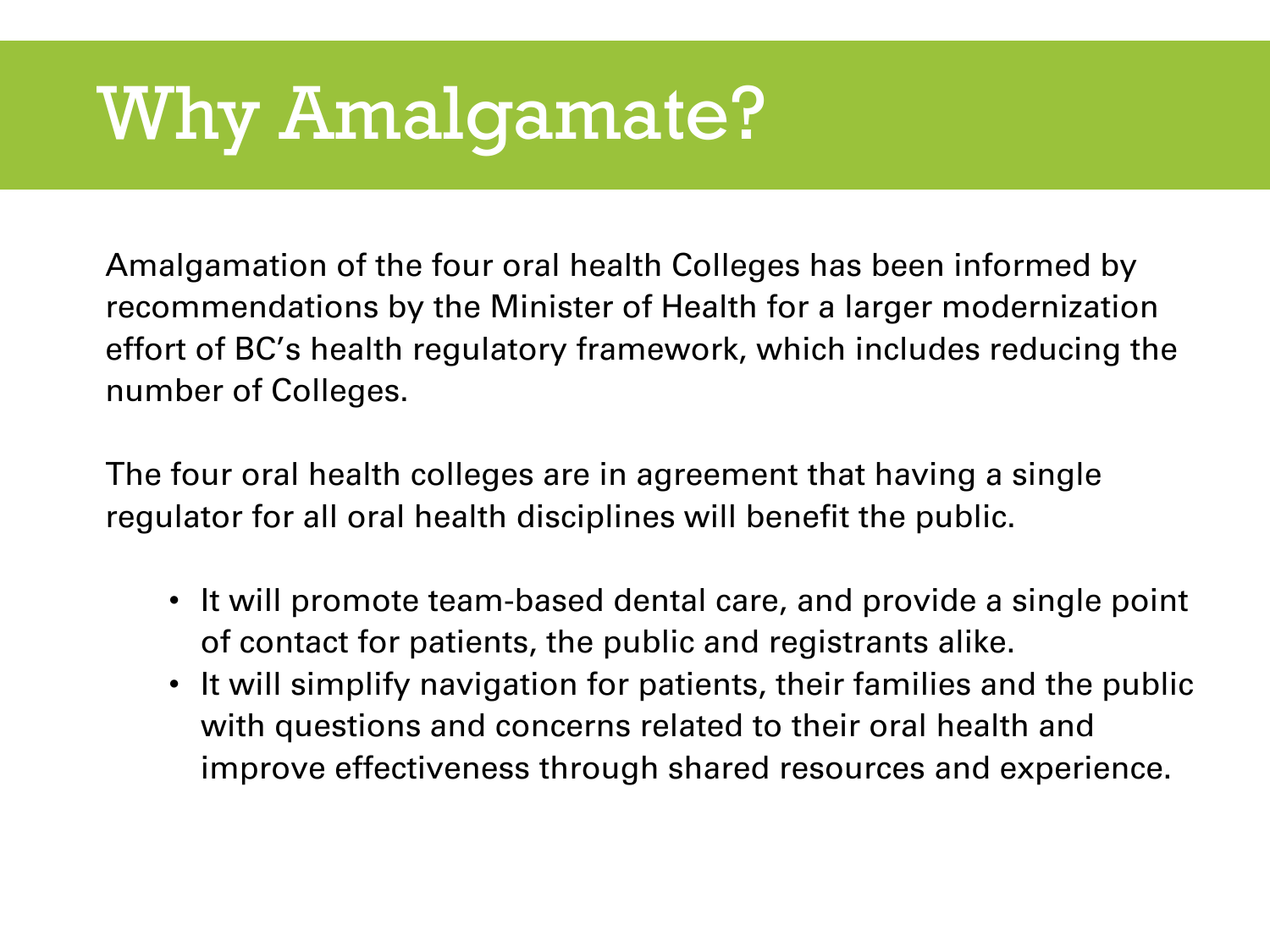### What are the goals of the Amalgamation?

College leaders, supported by their respective boards, formed an initial steering committee in early 2020.

The group, comprised of the board chairs and registrars, began meeting on a regular basis to explore alignment of the four colleges regarding an amalgamation and to develop a shared vision of the new organization.

The steering committee has agreed on a set of goals to establish a College of Oral Health Professionals as a preeminent regulator and a catalyst for positive change in oral health care. These include:

• Adhere to regulation that is proportionate to the level of risk and embraces the principles of accountability, consistency, transparency, agility, and targeted regulation.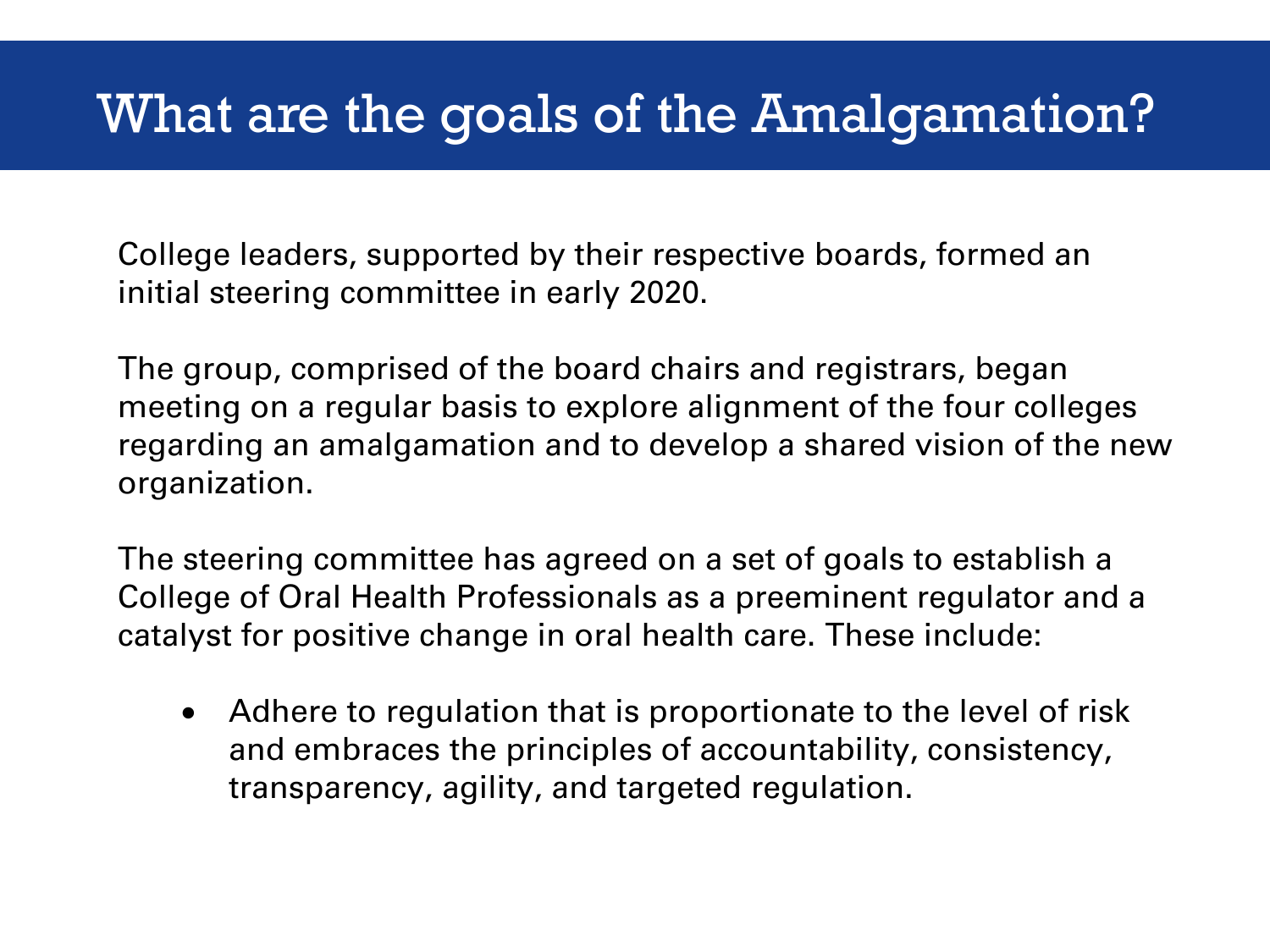### What are the goals of the Amalgamation?

- Embrace best practices in governance through evidenceinformed strategic priorities and risk management that improve performance, enhance trust, and measure regulatory outcomes.
- Establish a transparent, competent, diverse, agile governing board, free from professional interest, with a clear understanding of its roles and responsibilities.
- Establish a committee structure that fosters effective decisionmaking in the public interest, supported by professional expertise.
- Ensure an environment of equity and respect for each oral health profession through the governance and structure of the OHPR in a manner consistent with the public interest.
- Establish a culture where the board, committee members and staff are engaged as respected partners in regulation.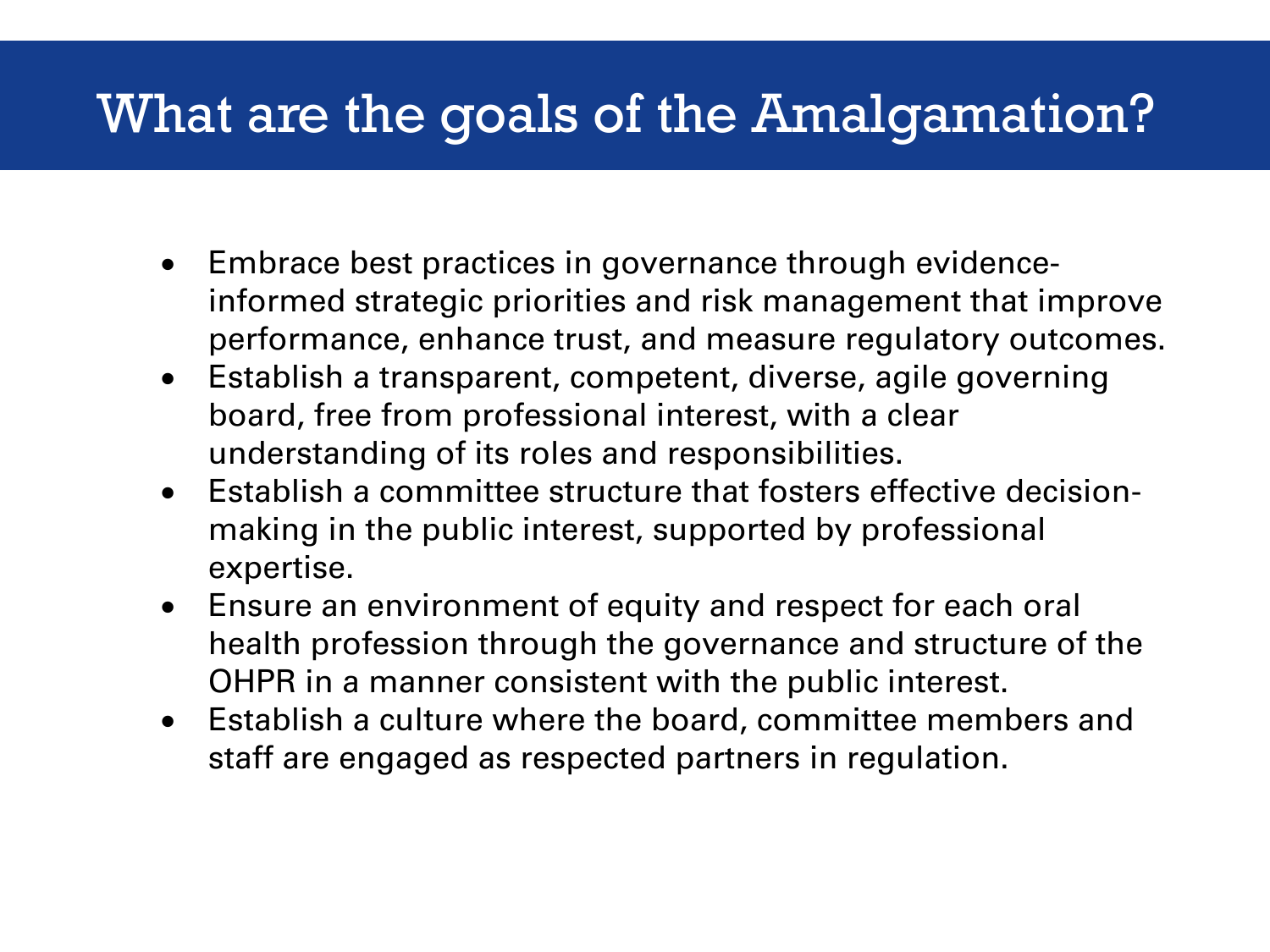### What are the goals of the Amalgamation?

- Create an environment for its workforce that embraces diversity, expertise, evidence, and public facing service where all team members are valued.
- Maintain and support the distinct identity, scope of practice and unique contributions of each OHP.
- Build and maintain trustworthiness in all of its regulatory functions through a relentless focus on patient and public safety.
- Enhance collaboration and improve care through shared practice standards that promote consistency and interprofessional practice.
- Deliver efficient, cost-effective, expert regulation of the OHPs through combined resources, capacity, experience, and expertise.
- Reduce complexity through a single point of contact.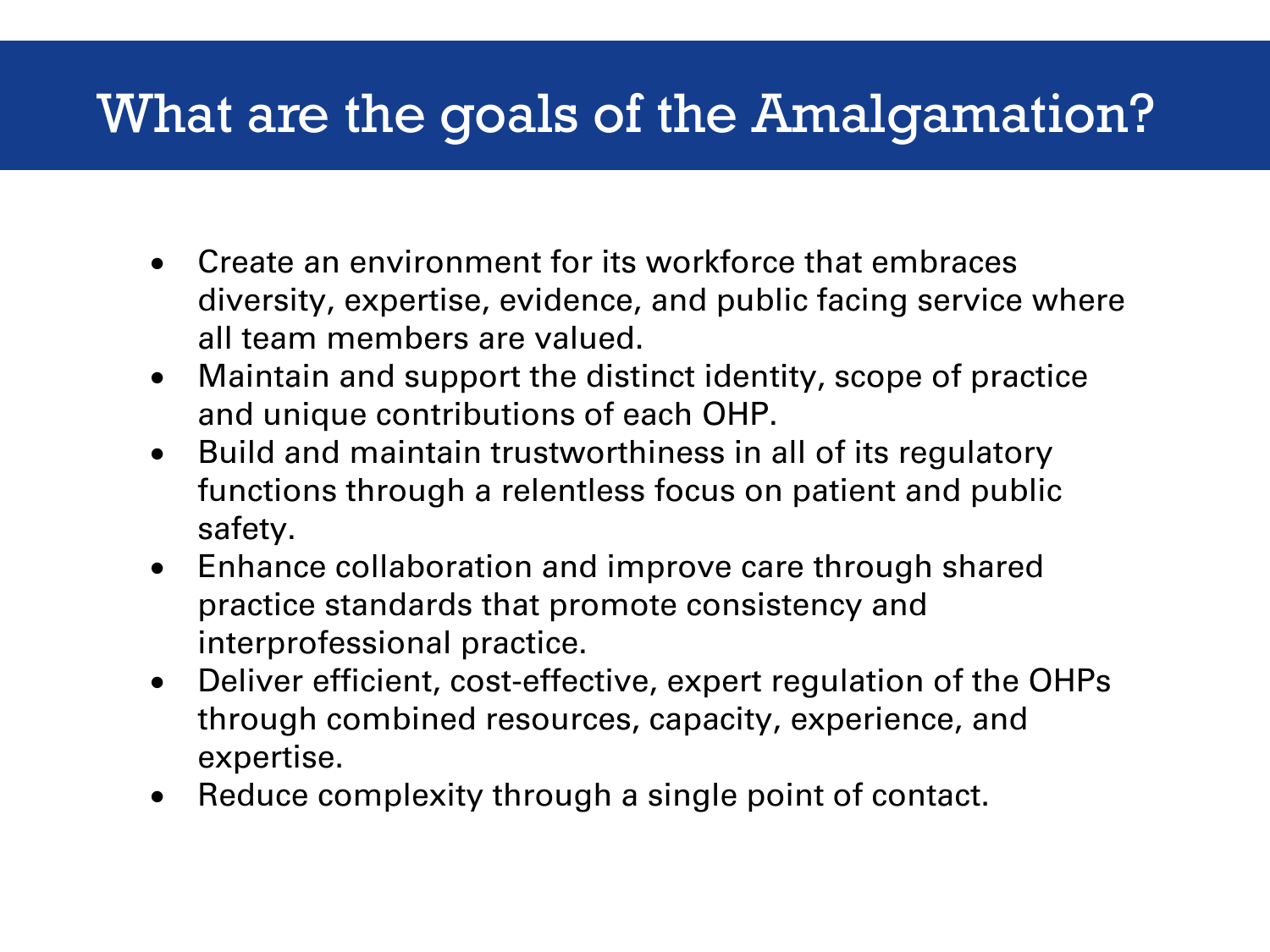#### How will the amalgamation change the practice of oral healthcare providers in B.C.?

There will be no change to your day-to-day practice as an oral health professional.

Your distinct identity, scope of practice and unique contributions to the health of the patients you treat will be maintained and unchanged.



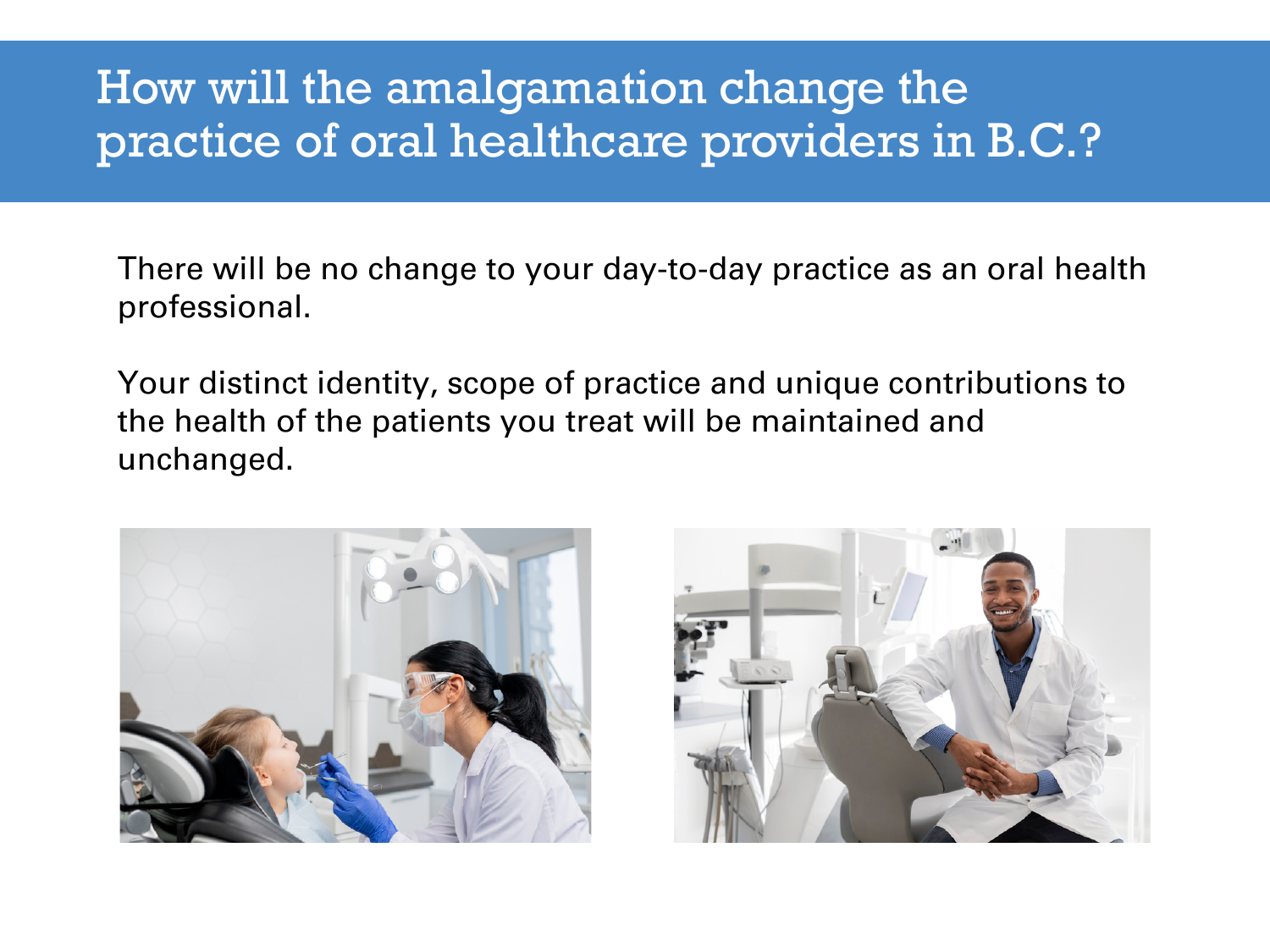#### How will the Board of the new college be chosen?

Should the new college be enacted under the existing *Health Professions Act*, the first board of the new single oral health regulator will be appointed by the Minister of Health.

Future boards will be determined in compliance with the bylaws of the new oral health professional regulator and the governing legislation.

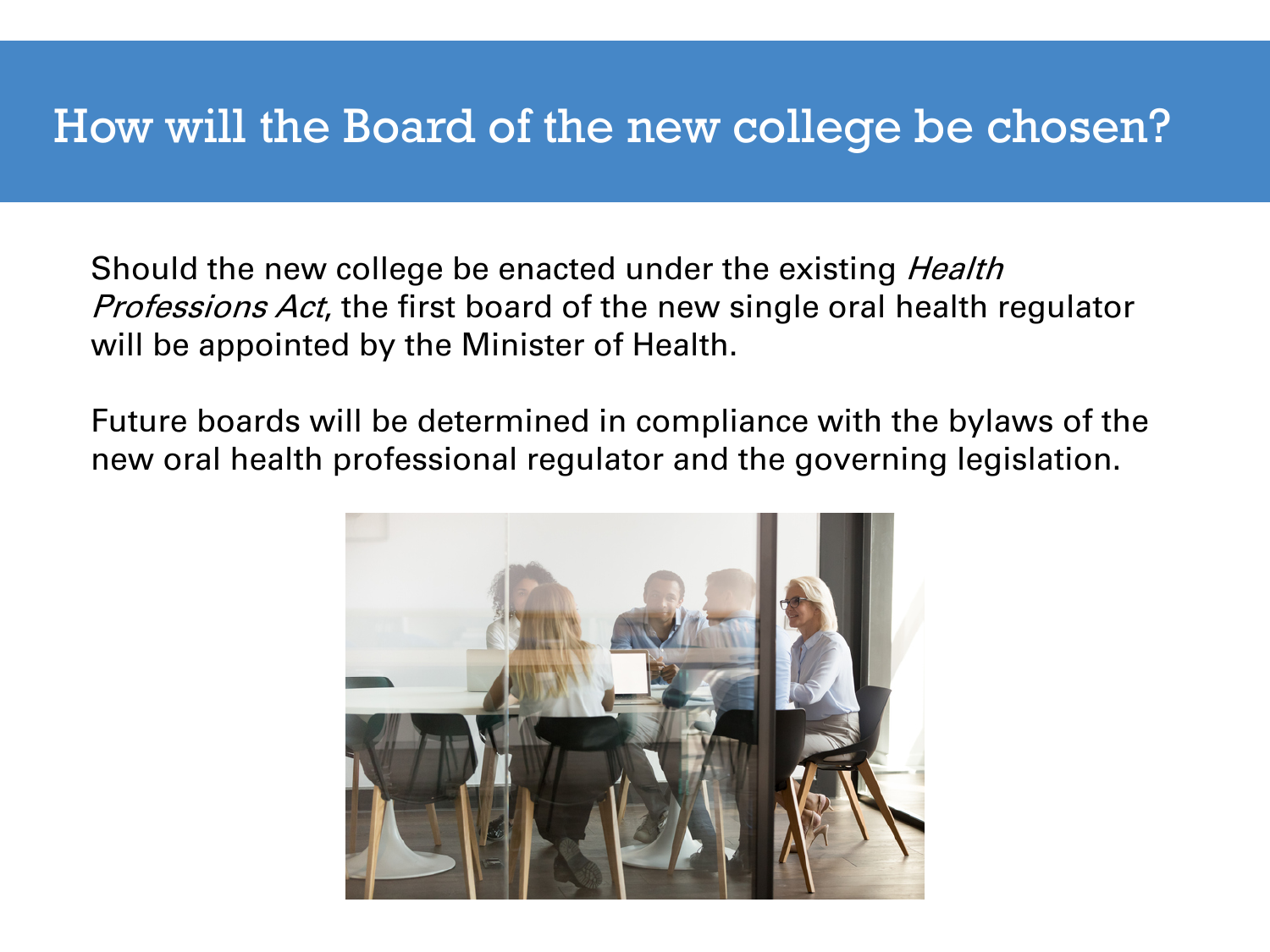### We want to hear from registrants

We want to better understand your perceptions and understanding of the amalgamation. Small group meetings will be held online in February. Led by an independent facilitator, these meetings provide the opportunity for registrants to engage in a discussion about:

- the challenges and opportunities of forming a single regulator for oral health professionals, and
- the impacts of amalgamation on you as a registrant.

There will be separate meetings for each category of oral health care professional. Meeting participants are eligible for two CE credits.

Input gathered from these meetings will then be used to develop an online survey that will be sent to all registrants of the four colleges.

A summary report will be shared with the four oral health colleges including the Transition Steering Committee and all information will be carefully considered as we move forward in this process.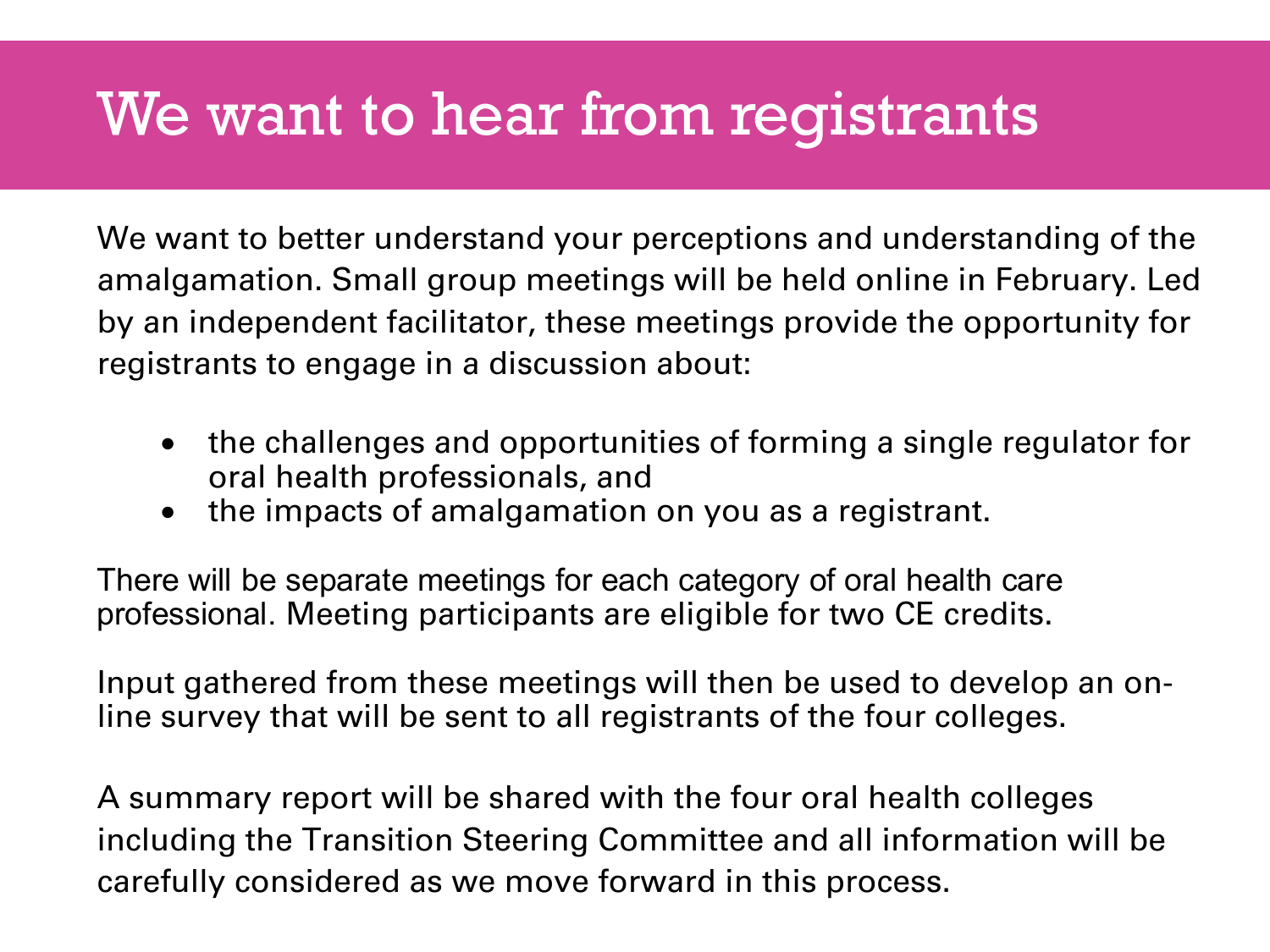

We will be seeking your understanding, perception and views on a number of topics related to the creation of the single oral health regulator, including:

- mandate, roles and responsibilities;
- board composition;
- board roles and responsibilities (governance);
- Committee structure and professional expertise
- Distinction between the regulator and professional associations;
- Communication and engagement during the amalgamation process;
- Transparency and accountability;
- Ensuring culturally safe health care, performance monitoring of cultural safety in health care, and cultural safety in complaints processes; and
- Indigenous representation in the professions and in college leadership.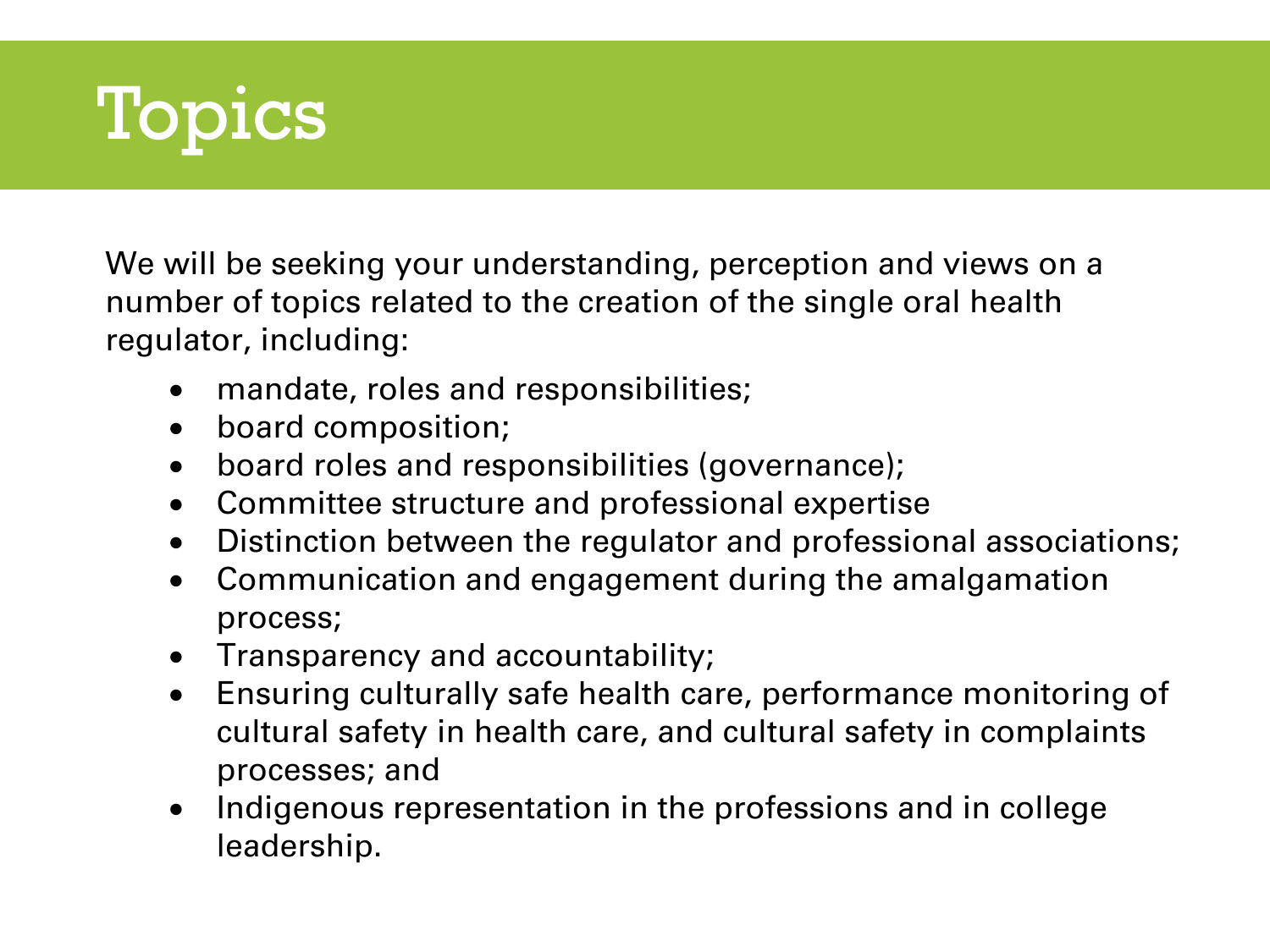

We are seeking a balance of perspectives from around the province; to include different levels of experience, different types of practice, and geographic and cultural diversity to participate in focused online group meetings.

As these are small group meetings there are a limited number of seats to ensure meaningful dialogue; however, the initial discussions of these small groups will inform an upcoming survey of all registrants.

**If you would like to participate in one of our small group meetings in February, please express your interest by filling out the form at**  [https://analytics-ca.clickdimensions.com/cn/aoixp/amalgamationform](https://can01.safelinks.protection.outlook.com/?url=https%3A%2F%2Fu10360880.ct.sendgrid.net%2Fls%2Fclick%3Fupn%3D-2F4eJG5kHnswh7wfg0jXGCI3Y-2FAS9EZsqtXmWx5BbcPjQ8Vju0xiuHXYPnaLrmSjgR0o6HZEN10D8suDYwDSOlF4DXjGUA-2FM9mdJakn2Kdos-3D7TOr_bG2kc55QszfKTU4H1ZJzG8RjDMsmHzDVqqYBZZvEJAyPiAagCRpEPObEqs-2FAMBSwtG5brykRa0g5GMnYVB6ILMcLNMpaJkBSWy0bFNWxuVPI4ZkB-2B-2FUQCyx8UP-2BpJ7SFAT7mSBb-2BKCRtzqzGHCzLfa-2FOlJpuYFcUH-2BgKQQt1U-2B2rslbQfIVbE6ws9CxWO3YlyyB4m6hnS8HWVi0hPgCWyE8rQf3bv5zYi9Wr3VPgOEg-3D&data=04%7C01%7Cjha%40cdsbc.org%7Cb98c6171096e4331c86d08d8bda6716a%7Cbee8085b59814e6397dc05988a12bddf%7C0%7C0%7C637467869846099815%7CUnknown%7CTWFpbGZsb3d8eyJWIjoiMC4wLjAwMDAiLCJQIjoiV2luMzIiLCJBTiI6Ik1haWwiLCJXVCI6Mn0%3D%7C1000&sdata=gt1Rw6273RnkW6i%2F7gAyFFBKjBCkyqQgCEJwPkHxc1o%3D&reserved=0)

If you don't participate in a small group meeting, please watch for our survey, which will be sent to all registrants of all four colleges in April.